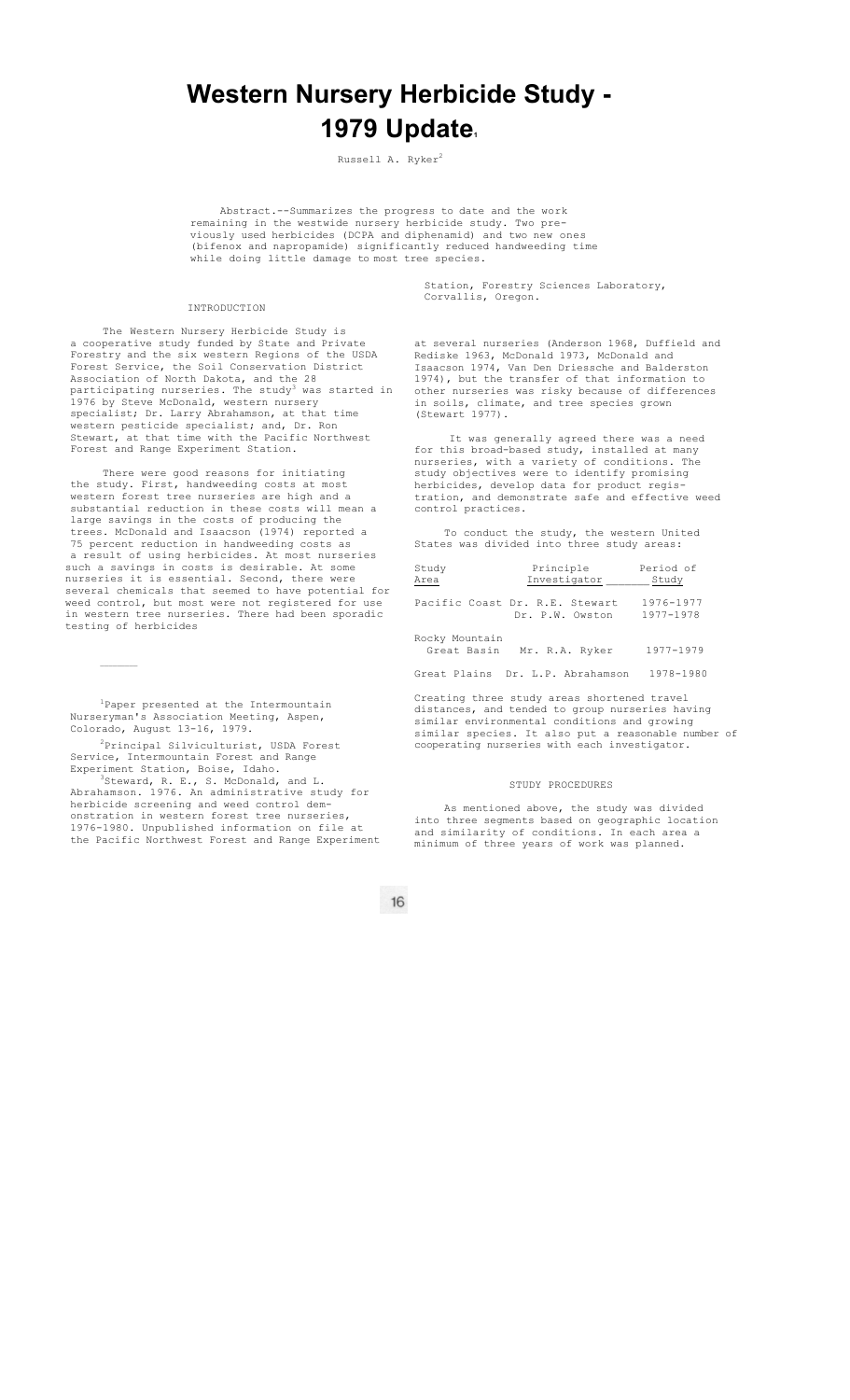# First Year

The first year of study was primarily a screening of 18 selected herbicides for weed control effectiveness and tolerance by tree species. Herbicides were selected on the basis of past use and test results in nurseries in the United States and Canada, and for the likelihood of getting the manufacturing company to register the product for minor crop use.

All treatments were applied to bed-width 3 foot-long plots with a 1-foot buffer between plots. The treatments were installed in a .<br>randomized complete block design with three replications per species. Liquid sprays were applied using a modified AZ<sup>4</sup> small-plot pressurized sprayer equipped with check valves and four flat fan #8001 stainless steel nozzles operated at 20 psi. The sprays were applied in a water carrier at a volume equivalent to 85 gallons per acre. Granular formulations were applied by hand in salt shaker fashion using a can covered with fine mesh screenwire. Post-seeding treatments were applied within one day after seeding, and post-germination treatments 4 to 5 weeks after conifer seedling emergence. Emergence was defined as the time when most seedlings had shed their seed coats.

Weed control effectiveness was evaluated by counting the number of weeds and by determining the oven dry weight of above-ground parts of weeds in each plot. Herbicide damage to tree species was evaluated at the end of the growing season using the 10-point scale (0 is all seedlings dead, 10 is no damage) proposed by Anderson (1963). Seedling density and heights were also measured.

## Second Year

Herbicides showing promise during firstyear tests were tested further at different rates and time of application. Weed control effectiveness and damage to tree seedlings were determined in separate tests.

## Weed Control

 $\mathcal{L}_\text{max}$ 

Weed control was evaluated on 20-foot long plots. All the herbicides were applied in water at a volume equivalent to 85 gallons per acre using the small-plot pressurized sprayer. Two measures of effectiveness were determined: (1) the amount of time required to weed each plot, and  $(2)$  the oven dry weight of the above

4Mention of brand names does not constitute an official endorsement by the U.S. Department of Agriculture of any product or service to the exclusion of others that may be suitable.

ground portion of the weeds removed. Weeding was done just before the post-germination treatments were applied and thereafter as needed.

# Seedling Damage

Tree phytotoxicity tests were done on 3-foot plots in a manner similar to first-year tests. Both 1X (recommended dosage for weed control) and 2X dosages of each herbicide were tested as postseeding and post-germination sprays. Also tested was a 1X post-seeding application followed by a 1X post-germination application. The 2X dosage was included to establish the margin of safety for seedlings in case an accidental double spraying occurred during operational use of the herbicide.

## Third Year

Third-year tests were designed for assessing reduction in handweeding costs by each herbicide surviving the first two years of tests. But, we also checked seedling survival and height growth, effects on mycorrhizae, and toxicity. We used large plots--200 feet of bed for each herbicide per replication. The herbicides were applied post seeding (Ps) and

post germination (Pg) at the recommended dosage (lX) each time. They were applied in water at a volume equivalent to 50 gallons per acre using nursery spray equipment adjusted to deliver a 4.5-foot swath.

# HERBICIDES TESTED

Of the 18 herbicides (Table 1) selected for screening during the first year, seven will probably be used in western nurseries. Some will be widely used while others will be restricted to a few species or to specific nurseries.

Bifenox will probably be used with most species at most nurseries. DCPA was successful with many of the conifer and hardwood species; however, during the third-year tests at coast nurseries seedling damage occurred to Douglas-fir and true firs. The nature and extent of this damage will be described in the following paper by Nancy Callan. Diphenamid has been used for several years, and although weed control has been erratic, it is effective for a short period (3 to 4 weeks). At nurseries making repeat applications on schedule, it will continue to be a useful herbicide. Glyphosate is not safe to use on seedling beds during active growth, but when applied in September it controls weeds germinating in late summer and early fall without damaging the trees. Napropamide is another general use herbicide, but it has been less effective than bifenox in controlling weeds. Oxyfluorfen was added to the study in 1978. It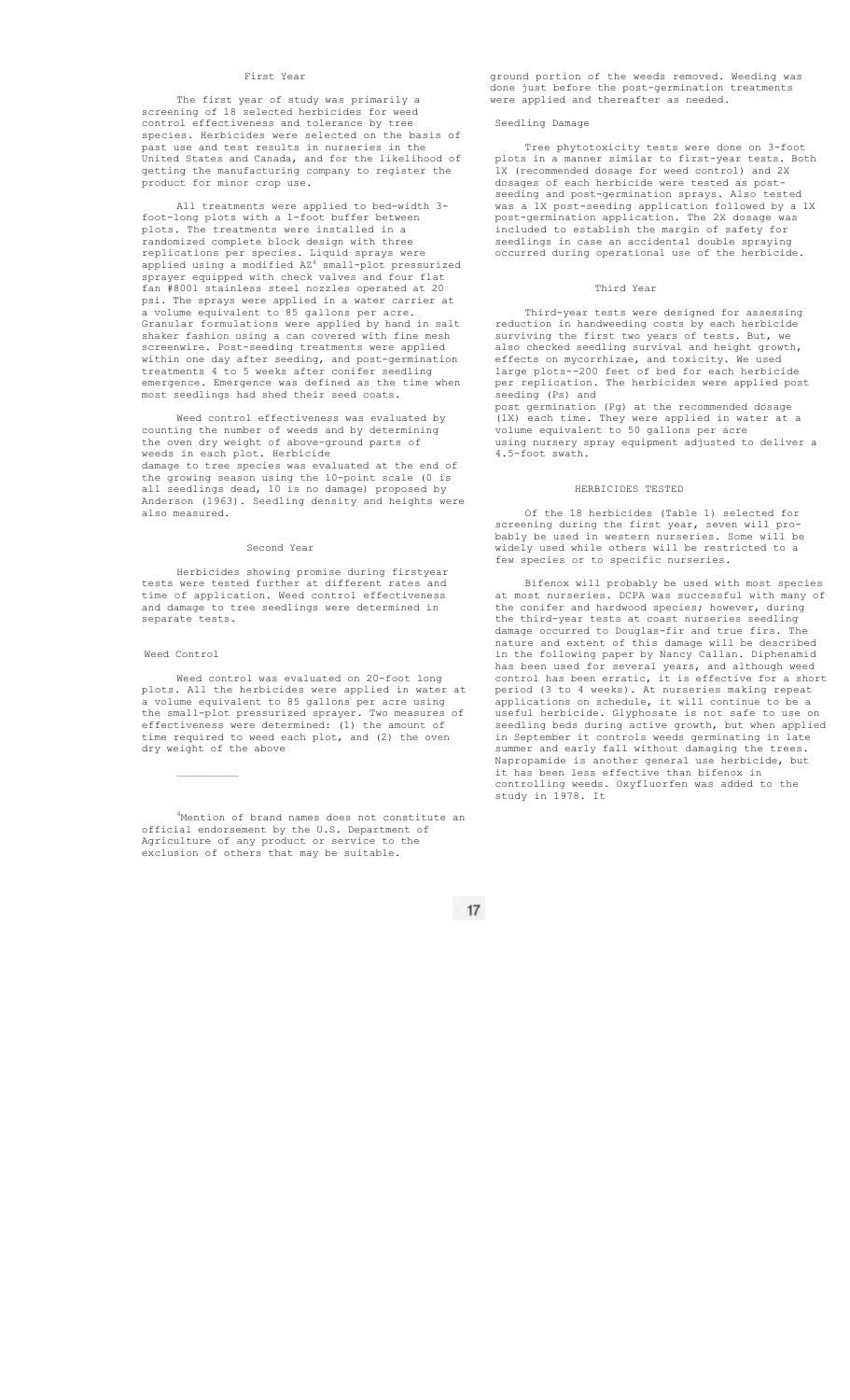| Herbicide     | Formulation       |             | Pacific Coast |             |             | Rocky Mountain-<br>Great Basin |             | Great Plains |             |      |
|---------------|-------------------|-------------|---------------|-------------|-------------|--------------------------------|-------------|--------------|-------------|------|
|               |                   | 1976        | 1977          | 1978        | 1977        | 1978                           | 1979        | 1978         | 1979        | 1980 |
| Chloramben    | Ornamental Weeder | $\mathbf X$ |               |             | Х           |                                |             | Х            |             |      |
| <b>DCPA</b>   | Dacthal W-75      | X           | X             | $\mathbf x$ | Х           | Х                              | X           | Х            | Х           |      |
| Diphenamid    | Enide 50W         | $\chi$      | Х             |             | $\mathbf x$ |                                | Х           | Х            | Х           |      |
| Trifluralin   | Treflan 4EC       | X           |               |             | $\mathbf x$ | $\mathbf x$                    |             | X            | Х           |      |
| Bifenox       | Modown 80WP       | Х           | X             | $\mathbf X$ | Х           | $\mathbf x$                    | X           | Х            | X           |      |
| Butralin      | Amex 820          | Х           | X             |             | X           | $\mathbb X$                    |             | Х            |             |      |
| Cloroxuron    | Tenoran 50WP      | Х           |               |             | х           | $\mathbf x$                    |             | X            | $\mathbf x$ |      |
| Cloropropham  | Furloe 4EC        | Х           |               |             | X           |                                |             |              |             |      |
| Cyperquat     | $GCP - 1634$      | $\mathbf x$ |               |             |             |                                |             |              |             |      |
| Glyphosate    | Roundup 4EC       | Х           |               |             | X           | $\mathbf x$                    |             | Х            | X           |      |
| Methazole     | Probe 75WP        | X           |               |             | X           |                                |             |              |             |      |
| Napropamide   | Devrinol 50W      | Х           | $\chi$        | Х           | Х           | Х                              | $\mathbf X$ | Х            | Х           |      |
| Oryzalin      | Surflan 75W       | X           |               |             |             |                                |             |              |             |      |
| Oxadiazon     | Ronstar 75WP      | $\mathbf x$ |               |             | Х           | Х                              |             | χ            |             |      |
| Oxyfluorfen   | Goal 2E           |             |               |             |             |                                | $\mathbf x$ | $\mathbf x$  | $\mathbf x$ |      |
| Perfluidone   | Destun 50WP       | X           |               |             |             |                                |             |              |             |      |
| Profluralin   | Tolban 4E         | Х           |               |             | Х           |                                |             |              |             |      |
| Propazine     | Milogard 80W      | $\mathbf x$ |               |             | х           |                                |             |              |             |      |
| Velpar        | Velpar 90WP       | X           | X             |             | $\mathbf x$ |                                |             |              |             |      |
| Napropamide & |                   |             |               |             |             |                                |             |              |             |      |
| Bifenox       | Tank mix          |             |               |             |             |                                |             | Х            | Х           |      |

the first two years in Rocky Mountain-Great Basin nurseries. Trifluralin will be used mostly with hardwood species.

The candidate chemicals that were dropped from the tests were eliminated for several reasons. Some were toxic to many of the tree species, some did not kill the weed species, and others were withdrawn by the companies for various reasons.

## RESULTS

To present a general summary of the progress of the study, the data in Tables 2, 3, and 4 are averages for all nurseries combined. When the results for each study area are published, the papers will include analyses of data for individual nurseries, each of which was set up as a separate experiment. Because of different conditions and cultural practices, the data are not always consistent for the same species from nursery to nursery. Generally, the preliminary conclusions suggested below apply to those nurseries normally producing good vigorous stock of the particular species.

## Weed Control

Post-seeding herbicide treatments are consistently more effective in reducing total

 was not tested in Pacific Coast nurseries or for season handweeding time than are post-germination treatments (Table 2). Applying two sprays, post seeding and post germination, further decreased weeding time. The reduction was not consistent, however, and at some nurseries may not be needed

> Post-seeding treatments of bifenox reduced handweeding time about 75 percent. DCPA, napropamide, and diphenamid were somewhat less consistent in controlling weeds. In a separate test in a June 1978 sowing of 4 species of hardwoods at the Montana nursery, trifluralin reduced handweeding time about 80 percent. In the first-year tests when trifluralin was applied earlier in the spring to conifer seedbeds, it was less effective and was not tested further with conifers. Glyphosate applied in mid- to late-September reduced handweeding a month later by about 80 percent.

## Seedling Damage

Conifers

The pines, Douglas-fir, and true firs are generally tolerant to the seven herbicides mentioned above. Ponderosa pine and Douglasfir are the most tolerant species (Table 3). That is fortunate since these two species constitute most of the production in the larger western nurseries. Western larch appears to be the most sensitive species, but western hemlock and the spruces proved quite sensitive to some treatments.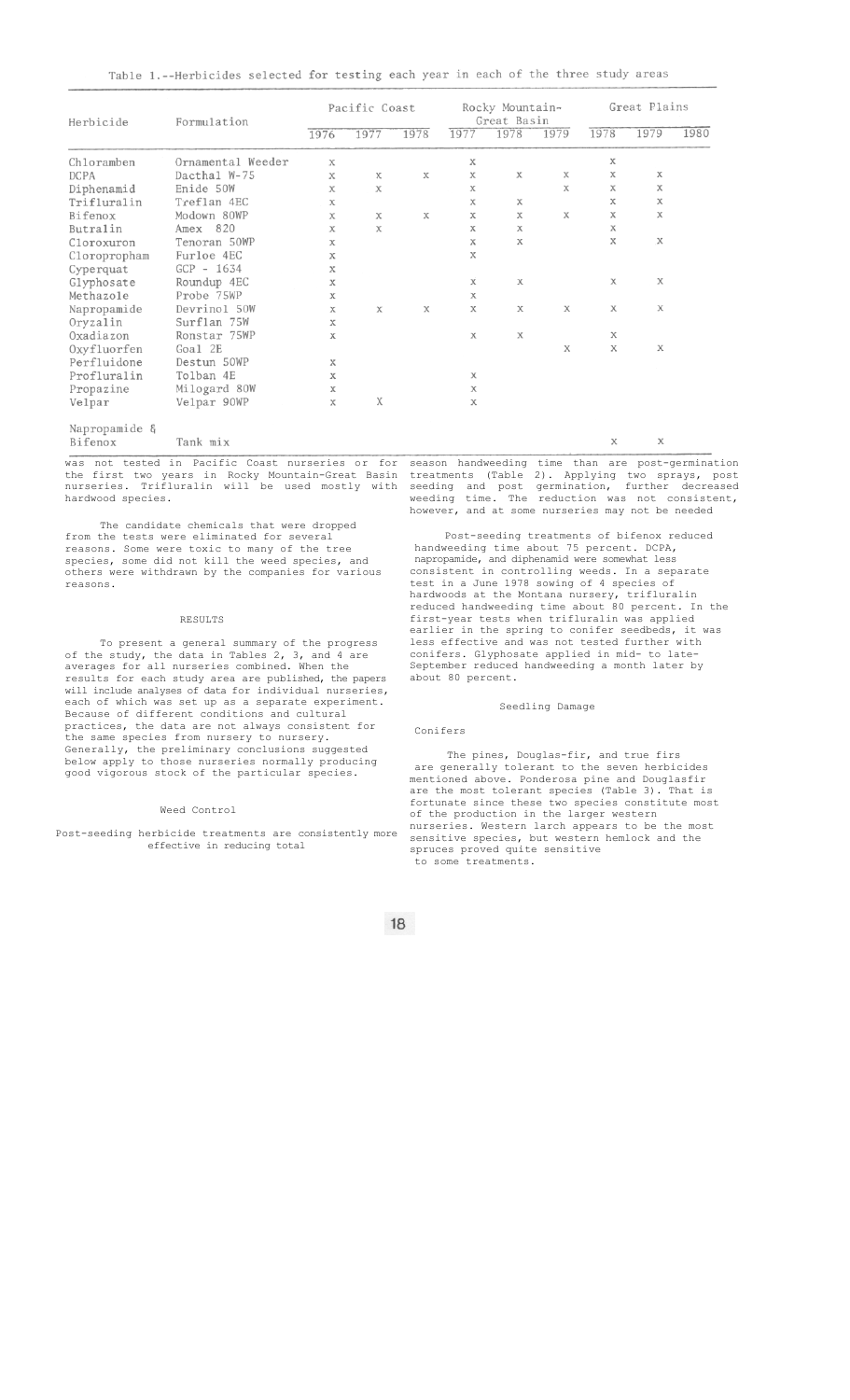|  |  | Table 2.--Total season average handweeding times per plot as a percentage |  |  |  |
|--|--|---------------------------------------------------------------------------|--|--|--|
|  |  | of untreated plots                                                        |  |  |  |

|                                       |                       | Hand weeding time |               |                                     |  |  |  |  |  |
|---------------------------------------|-----------------------|-------------------|---------------|-------------------------------------|--|--|--|--|--|
|                                       | Rate                  |                   |               | Rocky Mountain-                     |  |  |  |  |  |
| Herbicide                             | $(\text{lbs } a.i. /$ |                   | Pacific Coast | Great Basin                         |  |  |  |  |  |
|                                       | acre)                 | 2nd year          | 3rd year      | 2nd year                            |  |  |  |  |  |
|                                       |                       |                   |               | --------Percent of untreated------- |  |  |  |  |  |
| Untreated                             |                       | 100               | 100           | 100                                 |  |  |  |  |  |
| Bifenox                               | 3                     |                   |               |                                     |  |  |  |  |  |
| $Ps + Pg$                             |                       | 13                | 30            | 21                                  |  |  |  |  |  |
| Ps                                    |                       | 27                | - -           | 24                                  |  |  |  |  |  |
| Pg                                    |                       | 56                |               | 64                                  |  |  |  |  |  |
| <b>DCPA</b>                           | 10.5                  |                   |               |                                     |  |  |  |  |  |
| $Ps + Pg$                             |                       | 28                | 52            | 56                                  |  |  |  |  |  |
| Ps                                    |                       | 25                | $ -$          | 44                                  |  |  |  |  |  |
| Pg                                    |                       | 51                |               | 82                                  |  |  |  |  |  |
| Diphenamid                            | $\overline{4}$        |                   |               |                                     |  |  |  |  |  |
| $Ps + Pg$                             |                       | 44                |               |                                     |  |  |  |  |  |
| Ps                                    |                       | 46                |               |                                     |  |  |  |  |  |
| Pg                                    |                       | 59                |               |                                     |  |  |  |  |  |
| Napropamide                           | 3                     |                   |               |                                     |  |  |  |  |  |
| $Ps + Pg$                             |                       | 24                |               | 32                                  |  |  |  |  |  |
| Ps                                    |                       | 40                |               | 70                                  |  |  |  |  |  |
| Pg                                    |                       | 64                | - -           | 84                                  |  |  |  |  |  |
| $Ps+Pg$                               | 1.5                   |                   | 59            | $=$ $-$                             |  |  |  |  |  |
| Trifluralin                           | .75                   |                   |               | 22                                  |  |  |  |  |  |
| (incorporated<br>only)                | 1.5                   |                   | - -           | 20                                  |  |  |  |  |  |
| Glyphosate<br>(mid-September<br>only) | .75                   | - -               | - -           | $^{1}$ 18                           |  |  |  |  |  |

Not total season. The plots were weeded in late October, about one month after the herbicide was applied.

Bifenox did little damage to all conifer species tested except Engelmann spruce. The post-seeding sprays caused some mortality in this spruce; however, the post-germination spray did no damage.

The DCPA post-seeding spray excessively damaged western hemlock. The post-germination spray did no damage. Western larch did not tolerate either application. On the other conifers DCPA did little or no damage during the first two years of tests. But, during the third year in Pacific Coast nurseries it caused brittleness and swelling of the stem just below the soil surface. It occurred in Douglas-fir and the true firs, but not in the pines. We have not yet encountered this damage in Rocky Mountain-Great Basin nurseries.

Diphenamid and napropamide are generally safe to use on the pines and Douglas-fir, but both have reduced height growth of lodgepole pine (Stewart et al. 1978). Napropamide also reduced height growth of ponderosa pine. Oxyfluorfen is a new herbicide that shows promise for use on beds of Douglas-fir and the

pine species. It was not included in the Pacific Coast tests nor in the first two years of Rocky Mountain-Great Basin tests. Further testing of this herbicide is desirable.

Glyphosate damaged conifers when used during the period of active seedling growth, but when applied in mid-September at the recommended rate (0.75 lbs a.i. per acre), it was safe on all conifers.

Trifluralin is generally unsafe for use with the conifer species tested except ponderosa pine.

The effects of herbicides on seedling survival and growth are more inconsistent between species of hardwoods than between species of conifers. For instance, bifenox severely reduced survival of green ash, mulberry, and Siberian peashrub; reduced height growth of bitterbrush and chokecherry; but, did no damage to honeysuckle and Russian olive (Table 4). DCPA appeared safe on all species except mulberry. Mulberry, however, was killed by all treatments.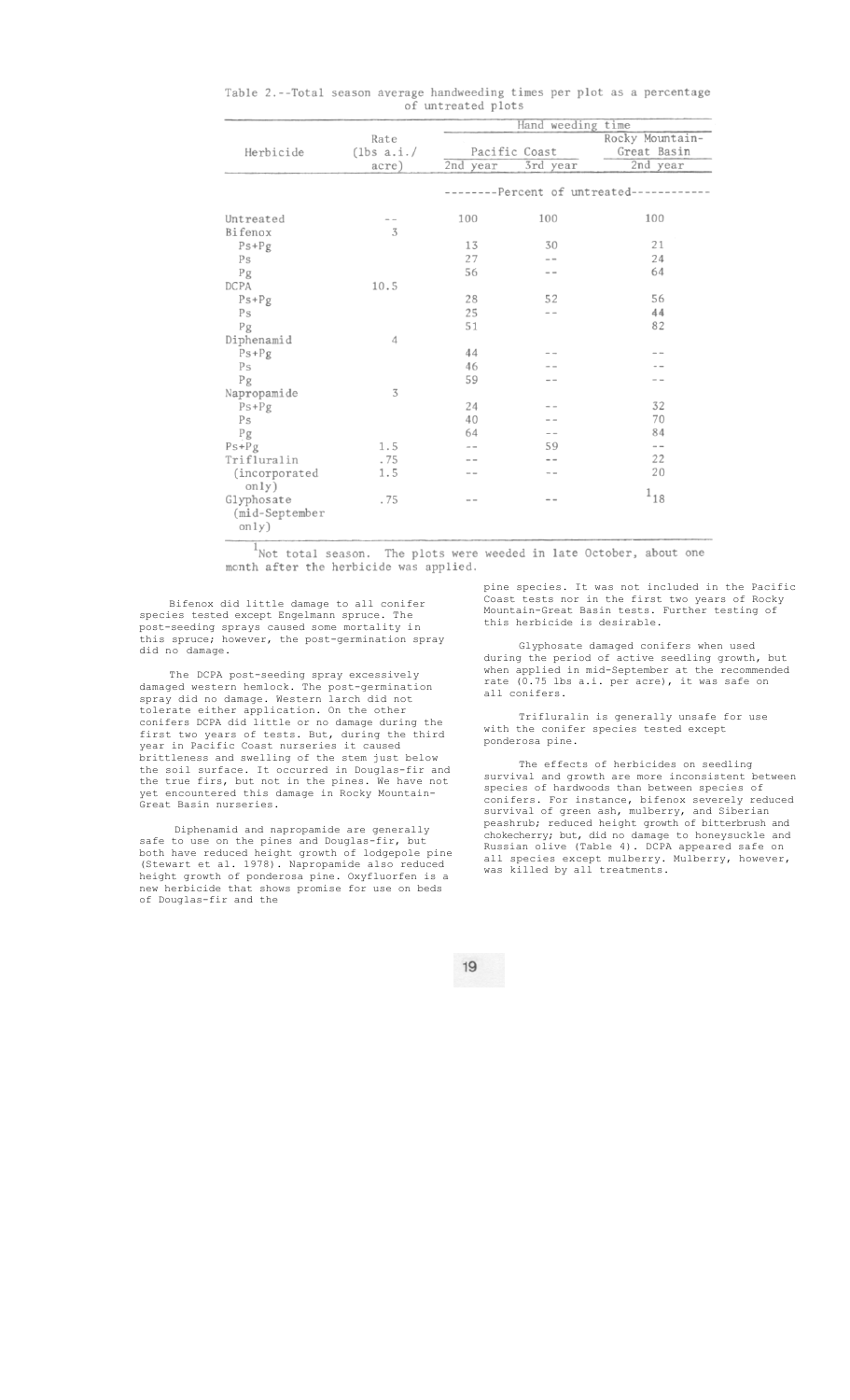|                                         |                 |                                  |                          |                                            | Average damage rating by species <sup>2</sup> |                                                     |                     |                     |                |                                |                        |
|-----------------------------------------|-----------------|----------------------------------|--------------------------|--------------------------------------------|-----------------------------------------------|-----------------------------------------------------|---------------------|---------------------|----------------|--------------------------------|------------------------|
| Herbicide                               | Timing          | Rate<br>(lb.a.j./A)              | Douglas-<br>fir          | True<br>firs                               | Pines                                         | Western<br>hemlock                                  | Coast<br>redwood    | Engelmann<br>spruce | Blue<br>spruce | Eastern<br>redcedar            | Western<br>larch       |
| Untreated                               | $- - - - -$     | $\cdots \cdots \cdots$           | 9.3                      | 9.0                                        | 8.8                                           | 9.7                                                 | 8.6                 | 9.8                 | 9.2            | 10.0                           | 10.0                   |
| Bifenox                                 | PS<br>PG        | $\sqrt{3}$<br>$\sqrt{3}$         | 9.1<br>9.0               | 8.7<br>8.6                                 | 7.9<br>8.4                                    | 10.0<br>10.0                                        | 7.7<br>8.0          | 4.5<br>9.8          | 9.2<br>8.4     | $\cdots\cdots\cdots$<br>9.0    | ----<br>----           |
| <b>DCPA</b>                             | PS<br>PG        | 10.5<br>10.5                     | 8.7<br>9.1               | 8.6<br>8.9                                 | 8.9<br>8.7                                    | 6.6<br>9.6                                          | 8.7<br>7.4          | 7.2<br>8.6          | 9.2<br>8.6     | $\cdots$<br>10.0               | 5.3<br>7.3             |
| Diphenamid                              | PS<br>PG        | $\overline{4}$<br>$\overline{4}$ | 9.2<br>9.2               | 8.5<br>8.5                                 | 9.3<br>8.8                                    | 9.6<br>9.8                                          | 3.3<br>7.3          | 9.9<br>10.0         | 8.6<br>8.0     | $\cdots \cdots \cdots$<br>10.0 | 7.3<br>6.0             |
| Napropamide                             | PS<br>PG        | 3<br>$\overline{3}$              | 9.2<br>9.2               | 8.9<br>9.4                                 | 9.0<br>9.1                                    | 7.7<br>$9.8\,$                                      | 6.3<br>7.0          | 8.3<br>9.2          | 5.7<br>9.0     | $\cdots$<br>$- - - - -$        | 0.4<br>3.8             |
| Trifluralin                             | Incopr.         | 0.75                             | 6.1                      | 9.2                                        | 8.6                                           | 6.8                                                 | 5.7                 | 2.4                 | 5.8            | $\sim$ $ -$                    | 5.0                    |
| Glyphosate                              | PG<br>Mid-Sept. | 0.75<br>0.75                     | 8.5<br>9.8               | 8.6<br>$\cdots$                            | 8.3<br>9.3                                    | $\cdots \; \cdots \; \cdots \; \cdots$<br>$--- - -$ | ----<br>$- - - - -$ | $- - - -$<br>9.1    | ----<br>9.6    | ----<br>----                   | $- - - - -$<br>10.0    |
| Oxyfluorfen                             | PS<br>PG        | 0.25<br>0.25                     | $- - - - -$<br>$- - - -$ | $\sim$ $ \sim$ $\sim$<br>$- - - - -$       | 9.2<br>8.6                                    | $- - - -$<br>$\cdots \cdots \cdots$                 | ----<br>$- - - -$   | ----<br>----        | 9.3<br>8.3     | $- - - -$<br>9.3               | $\cdots \cdots \cdots$ |
| Tank Mix of<br>Bifenox &<br>Napropamide | PS<br>PG        | 3<br>$\mathbf{1}$                | ----<br>----             | $\cdots \cdots \cdots \cdots$<br>$- - - -$ | 6.9<br>8.3                                    | $- - - - -$<br>----                                 | ----<br>----        | ----<br>$- - - -$   | 8.7<br>7.4     | ----<br>9.3                    | ----                   |

Table 3.--Effect of herbicides on conifer seedlings at the end of the first growing season<sup>1</sup>

 $\frac{1}{2}$  The values shown are averages for the first two years of phytoxicity tests at Pacific Coast and Rocky Mountain-Great Basin nurseries, and the first year at Great Plains nurseries.

<sup>2</sup> Ratings based on ocular estimate; 10 is no damage, 0 is all seedlings dead (Anderson 1963); dash means not tested.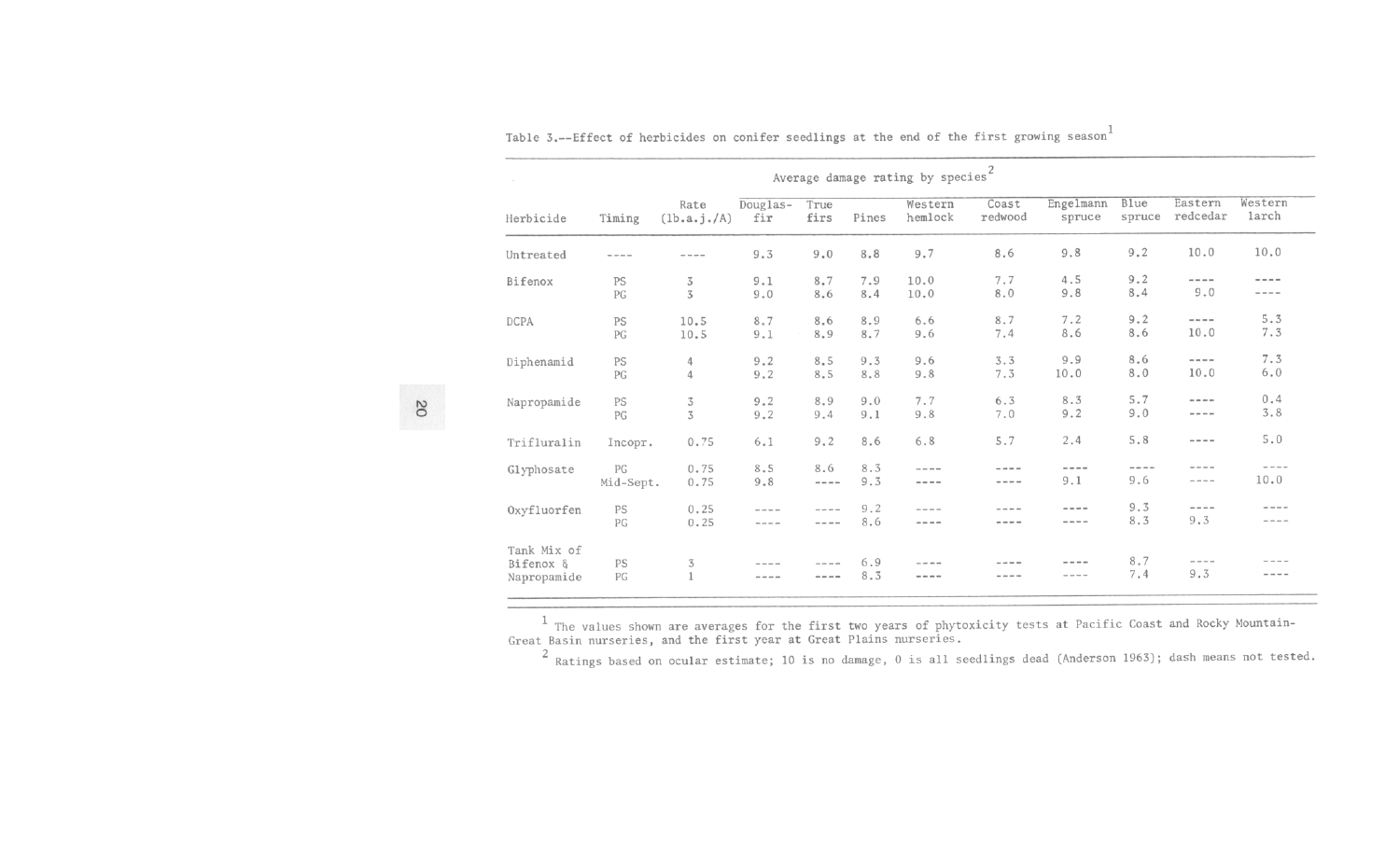| Average damage rating by species <sup>2</sup> |                 |                                                  |                                     |                               |              |                     |                        |                                  |                  |                      |
|-----------------------------------------------|-----------------|--------------------------------------------------|-------------------------------------|-------------------------------|--------------|---------------------|------------------------|----------------------------------|------------------|----------------------|
| Herbicide                                     |                 | Rate<br>Timing (1b.a.i./acre) Bitterbrush locust |                                     | Black                         | Chokecherry  | Green<br>ash        | Honeysuckle            | Mulberry                         | Russian<br>olive | Siberian<br>peashrub |
| Untreated                                     | $- - - -$       | ----                                             | 9.5                                 | 10.0                          | 9.3          | 9.5                 | 9.5                    | 5.0                              | 9.0              | 8.9                  |
| Bifenox                                       | PS              | 3                                                | 7.0                                 | $\cdots \cdots \cdots \cdots$ | 8.7          | 5.6                 | 9.7                    | 0.0                              | 9.8              | 5.4                  |
|                                               | PG              | 3                                                | 8.5                                 | $- - - - - -$                 | 8.7          | 9.2                 | 9.5                    | $\cdots \, - \, - \, \cdots$     | 9.1              | 5.2                  |
| <b>DCPA</b>                                   | PS              | 10.5                                             | $\cdots \cdots \cdots \cdots$       | 9.5                           | 8.3          | 7.5                 | 10.0                   | 1.0                              | 9.5              | 9.5                  |
|                                               | PG              | 10.5                                             | $\cdots\cdots\cdots$                | 10.0                          | 7.0          | 8.6                 | 8.3                    | $--- - -$                        | 9.2              | 8.9                  |
| Diphenamid                                    | PS              | 4                                                | $- - - -$                           | 5.0                           | $- - - -$    | 8.7                 | 8.3                    | 0.0                              | 9.0              | 7.8                  |
|                                               | PG              | 4                                                | $\qquad \qquad - \qquad - \qquad -$ | 7.0                           | $  -$        | 8.0                 | 10.0                   | $\cdots\ \cdots\ \cdots\ \cdots$ | 9.0              | 8.5                  |
| Napropamide                                   | PS              | 3                                                | $\cdots$                            | $- - - - -$                   | ----         | ----                | ----                   | $- - - -$                        | 5.5              | 7.7                  |
|                                               | PG              | 3                                                | $- - - - -$                         | $- - - -$                     | ----         | ----                | ----                   | $\cdots \, - \, - \, -$          | 8.8              | 8.7                  |
| Napropamide                                   | PS              | 1.5                                              | ----                                | ----                          | $- - - -$    | 8.3                 | 8.0                    | 4.0                              | 9.7              | 9.7                  |
|                                               | PG              | 1.5                                              | $\cdots\; \cdots\; \cdots\; \cdots$ | $- - - - -$                   | $- - - -$    | 8.0                 | 9.0                    | $\cdots \cdots \cdots$           | 10.0             | 5.2                  |
| Trifluralin                                   | Incorp.         | 0.75                                             | $- - - -$                           | 8.5                           | $- - - -$    | 9.0                 | 9.0                    | 2.3                              | 9.4              | 9.0                  |
| Glyphosate                                    | PG<br>Mid-Sept. | 0.75<br>0.75                                     | ----<br>$\cdots \cdots \cdots$      | $--- - -$<br>7.0              | ----<br>---- | ----<br>$- - - - -$ | $- - - -$<br>$- - - -$ | ----                             | ----<br>8.3      | $- - - -$<br>10.0    |
| Oxyfluorfen                                   | PS              | 0.25                                             | ----                                | ----                          | $- - - -$    | ----                | ----                   | 4.0                              | $- - - -$        | 9.7                  |
|                                               | PG              | 0.25                                             | $- - - - -$                         | $- - - - -$                   | $- - - - -$  | $- - - -$           | $- - - -$              | $- - - -$                        | $- - - -$        | 8.0                  |
| Tank mix of<br>Bifenox &<br>Napropamide       | PS<br>PG        | 3                                                | ----                                | ----                          | $- - - - -$  | 7.7<br>7.3          | 9.0<br>6.5             | 0.0<br>$\cdots = - -$            | 10.0<br>8.7      | 8.2<br>6.5           |

Table 4.--Effect of herbicides on hardwood seedlings at the end of the first growing season

21

<sup>1</sup> The values shown are averages for the first two years of tests at Rocky Mountain-Great Basin nurseries and the first year at Great Plains nurseries.<br> $\frac{2}{3}$ 

Ratings based on ocular estimates; 10 is no damage; 0 is all seedlings dead (Anderson 1963); dash means not tested.